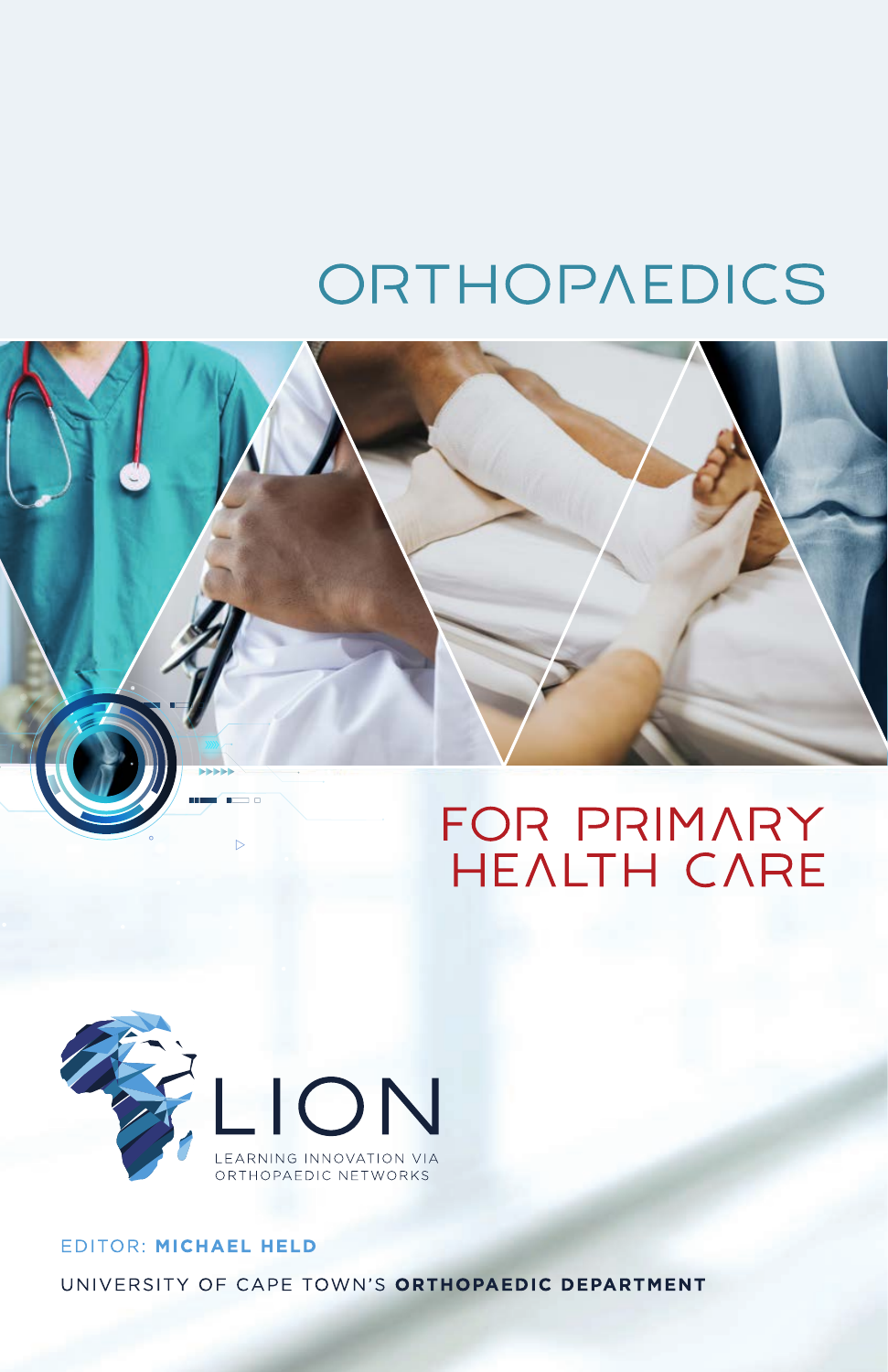# **Wound debridement**

by Luan Nieuwoudt, Leonard Marais, Nando Ferreira & Thomas Hilton

# **Learning objectives**

1. Describe the pre-, intra- and post-operative principles concerning open fracture management and wound debridement.

2. Discuss a stepwise approach to the intra-operative technique of wound debridement.

#### **Case presentation**

A 24-year-old male is brought to the emergency department following a pedestrian-vehicle accident (PVA). After excluding all acute life-threatening injuries, you conclude that he sustained an isolated open fracture of the left tibial diaphysis. The lower limb shows an 8cm x 4cm anterior-medial wound with exposed bone (Figure 1).



*Clinical picture showing open fracture of tibial diaphysis with exposed bone fragments*

# **Assessment**

#### **History**

Obtain a focused relevant surgical and medical history:

- Event, what happened, mechanism of injury.
- **Complaints and symptoms.**
- Past medical history.
- **Medications.**
- Allergies.
- Last oral intake or time of last meal.

#### **Examination**

- **ATLS** approach.
- Primary survey: Assess and address all life-threatening injuries involving the patient's airway, breathing and circulation. Stop any external bleeding with direct pressure. Cursory neurological assessment and expose patient as necessary for a full examination. Prevent hypothermia by limiting exposure to the environment.
- Secondary survey: Careful, systematic examination of the head, maxillafascial region, spine, chest abdomen, pelvis, perineum (PR/PV examination as indicated), full neurological assessment and musculoskeletal assessment of each limb.

In terms of the local examination of the injured lower leg:

### **Look**

Site, size and shape of the wound.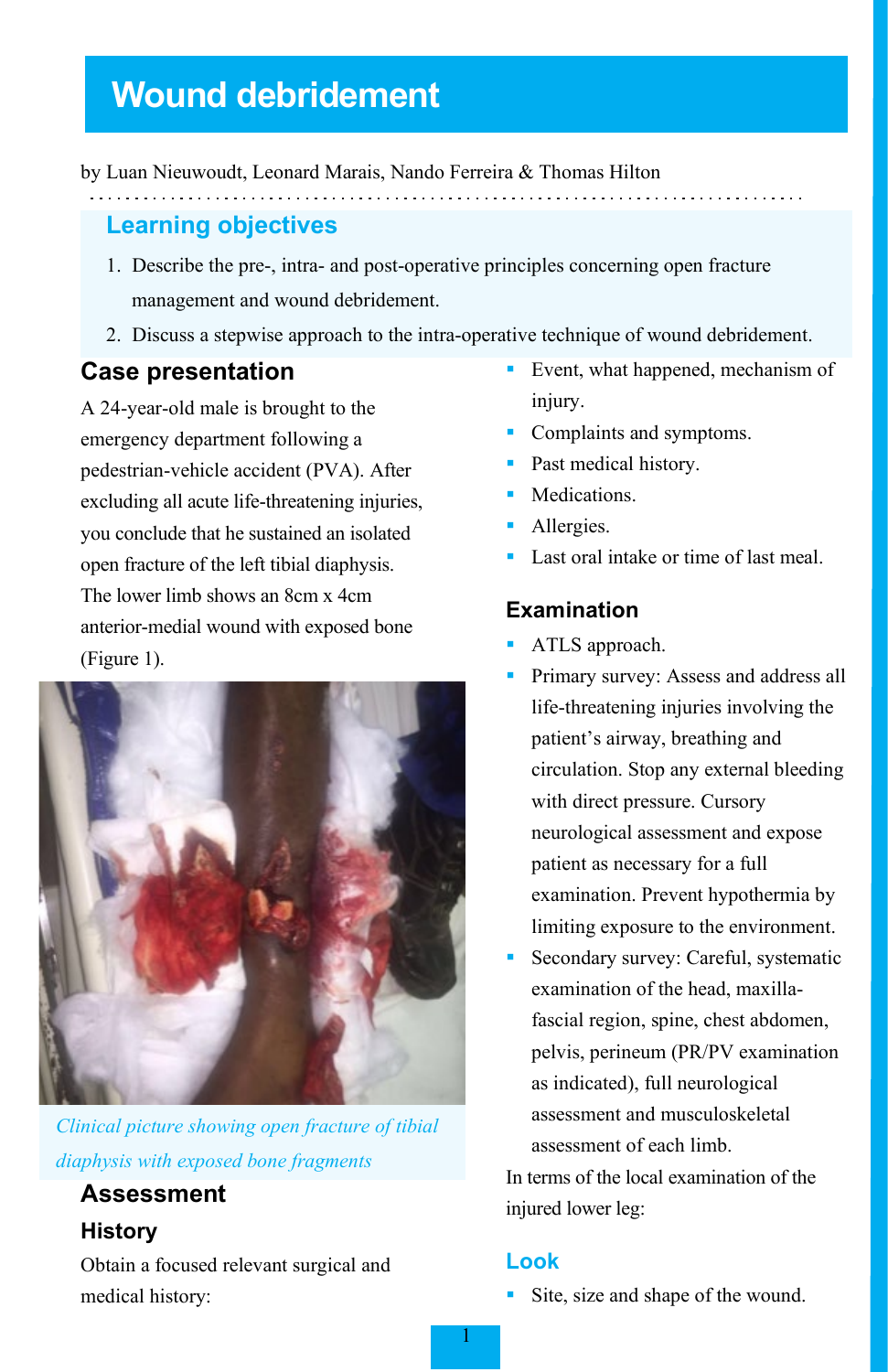- **Bleeding.**
- Degree of wound contamination.
- **Associated injuries including knee,** ankle and foot examination.
- Abnormal swelling of individual compartments of the lower leg and foot could indicate compartment syndrome.
- Consider taking a photograph of the wound to prevent unnecessary removal of dressings.

#### **Feel**

- Assess individual compartments for signs of compartment syndrome.
- Palpate dorsalis pedis and tibialis posterior pulses and compare to the contralateral limb.
- Examine foot sensation.

#### **Move**

- **Defer active movement of any** fractured or dislocated limb.
- **Test active flexion and extension of** toes to test motor function (as pain allows).

# **Special investigations**

- **Arterial blood gas with lactate as** indicated to assess ventilation and perfusion.
- **FBC**, U and E and creatinine and other blood tests guided by medical history.
- Anteroposterior (AP) and lateral X-ray views of the tibia (Including knee and ankle).
- Chest X-ray if there is any suspicion of chest injury on examination.
- Have a low threshold to obtaining pelvic and cervical spine radiographs.

#### **Management**

#### **Pre-operative management**

Pre-operative management entails primary management of the patient in the emergency department while undergoing fluid resuscitation. Control of haemorrhage can be obtained with direct compression on the wound as needed. The following steps must be taken:

- Broad-spectrum antibiotics and antitetanus prophylaxis (see open fracture management principles).
- **Analgesia.**
- Remove gross contaminants in the wound.
- Copious irrigation with saline until macroscopically clean.
- Apply sterile moist (saline) dressing, gauze and bandage (do not suture the wound).
- Re-align limb and splinting. Apply above-knee back slab.
- Prepare patient for surgical debridement in theatre.

# **Surgical or intra-operative management**

Surgical debridement entails the sharp removal of all devitalised, damaged or infected tissue and foreign matter from a wound. Devitalised tissue and foreign material promote the growth of microorganisms, constitute a barrier for the host's defence mechanisms and should be removed1. Wound debridement is the most critical aspect of open fracture management and should be done within 24 hours of the injury. Inadequate debridement usually leads to fracturerelated infections or chronic osteomyelitis.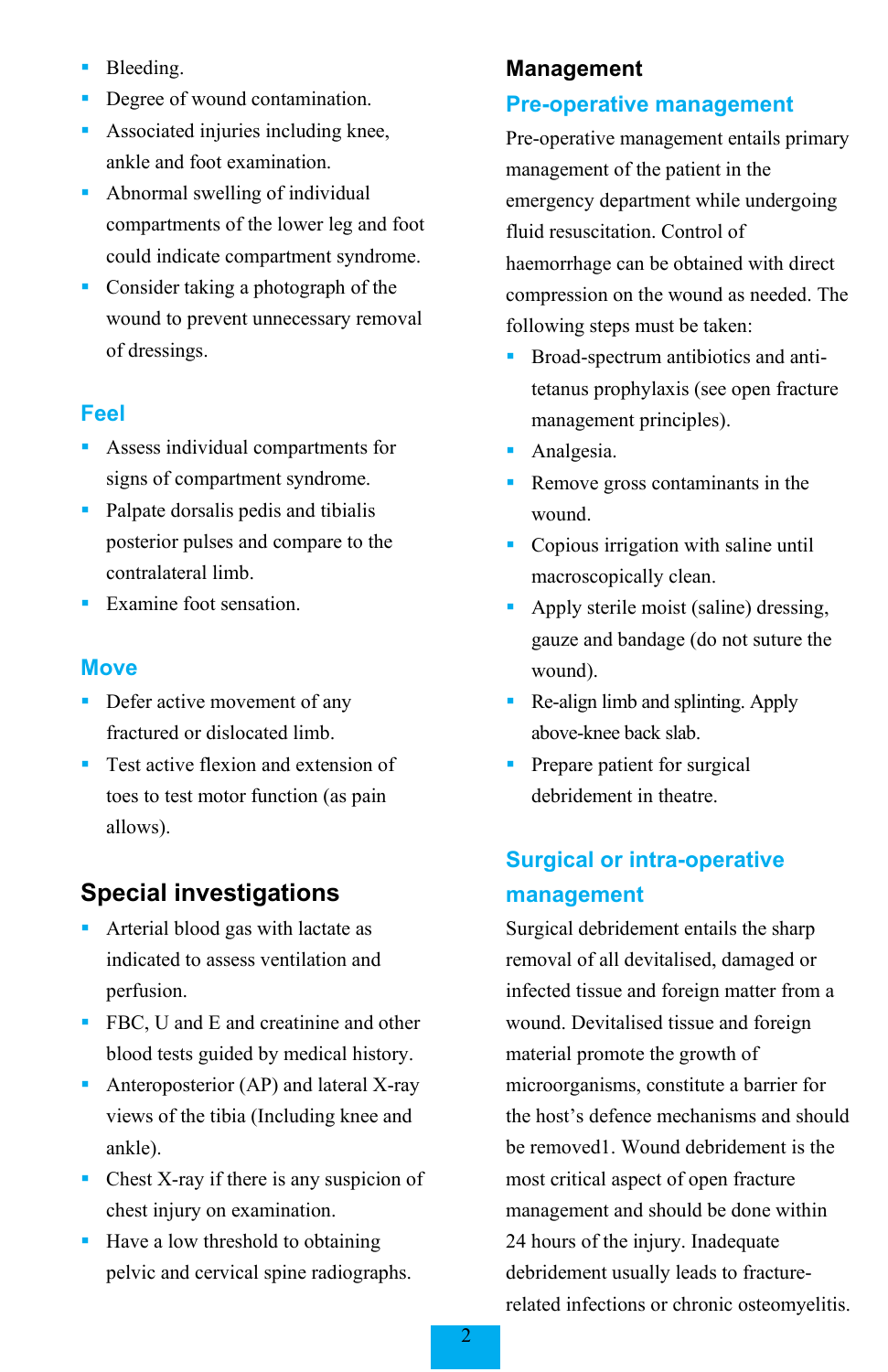Early adequate surgical debridement is best done by an experienced team of healthcare workers, including an orthopaedic surgeon, in the following stepwise manner:

- **Pre-surgery soapy solution wash of the** affected limb and a tourniquet is applied but not inflated.
- **Limb prepped with chlorhexidine** solution as per standard technique.
- The wound edges are extended as needed to expose the whole zone of injury. This needs to be done in consultation with a plastic surgeon not to jeopardise any future soft tissue flaps.
- Surgical debridement is done systematically using forceps, tissue scissors, scalpel, diathermy and curettes, from superficial to deep. Starting with skin, followed by fat, fascia, muscle and, lastly, bone from the periphery of edges to the centre of the wound to encompass the whole 'zone of injury'. All devitalised softtissue and bone (using the 'tug-test') are removed until only viable tissue remains. Both the proximal and distal bone fragments are delivered through the wound to clean the medullary canals.1
- Viability of muscle tissue is assessed according to the 4 Cs:
	- Colour (viable muscle is bright red).
	- Consistency (ischaemic or necrotic muscle becomes soft and friable).
	- Contractility (viable muscle tissue contracts when stimulated with diathermy or pinched with forceps).
- Capillary bleeding (ischaemic or necrotic muscles has minimal bleeding).
- The following factors are assessed to evaluate if a bone fragment is viable:
	- Attachment to soft tissue (tug test).
	- Punctate bleeding of the bone when the tourniquet is released.
	- Necrotic bone becomes white or ivory and brittle, while viable bone has a slight pink hue and texture similar to living wood.
- **Remain relatively conservative with** the resection of skin and bone as these structures can be difficult to reconstruct. However, all non-viable tissue needs to be excised. If in doubt, consult a senior or re-examine tissue at wound inspection in theatre after 48 hours.
- Following this, copious, large volume, saline irrigation is used to lavage the wound to remove most microscopic contaminants. At least three to 9 litres or more are recommended until clean. High-pressure, low-pressure or ultralow pressure lavage systems are all acceptable methods2.
- The debridement aims to turn a contaminated wound as close to possible to a sterile wound allowing the insertion of internal or external fixation, if appropriate, with the least risk of sepsis.
- At the end of the debridement, the wound is classified using the Gustilo-Anderson classification3.
- Moist, non-stick saline dressings or a bead-pouch technique could be used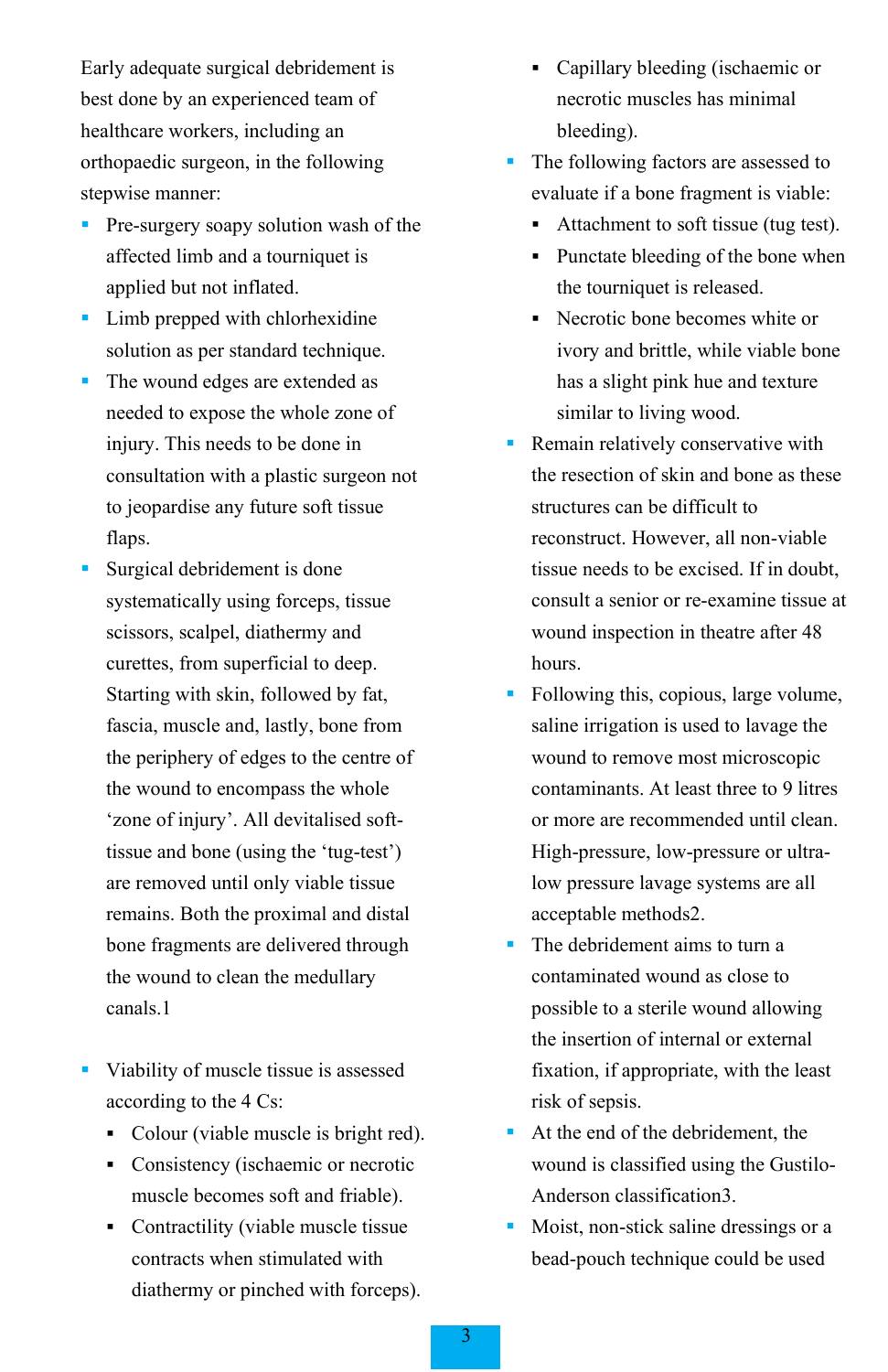post-debridement for wound coverage4.

- $\blacksquare$  The wound is usually not primarily closed, especially in Grade III fractures, and a delayed re-look and wound closure is performed after 48 hours post initial surgery. The wound should not be left open for more than five days post-injury.
- The fracture is then stabilised using internal or external devices. See open fracture management.

#### **Post-operative management**

- Limb elevation to decrease swelling.
- Duration of antibiotic therapy is controversial. One to two days post definitive wound closure is a safe practise5,6.
- Mobilisation of the patient with physiotherapy can be commenced once soft tissue allows.

## **Essential takeaways**

- Meticulous pre-, intra- and post-operative principles need to be adhered to for the prevention of fracture-related infection.
- The stepwise approach to intra-operative surgical debridement will yield the best possible outcome.
- Adequate soft tissue and bone debridement are reliant on surgical exposure, and the delivery of the fracture/bone ends through the wound to enable removal of foreign material.
- Adjuncts such as antibiotics, fracture stabilisation and irrigation should always be used.

#### **References**

[Bhandari M,](https://www.ncbi.nlm.nih.gov/pubmed/?term=Bhandari%20M%5BAuthor%5D&cauthor=true&cauthor_uid=26448371) [Jeray KJ,](https://www.ncbi.nlm.nih.gov/pubmed/?term=Jeray%20KJ%5BAuthor%5D&cauthor=true&cauthor_uid=26448371) [Petrisor BA,](https://www.ncbi.nlm.nih.gov/pubmed/?term=Petrisor%20BA%5BAuthor%5D&cauthor=true&cauthor_uid=26448371) [Devereaux](https://www.ncbi.nlm.nih.gov/pubmed/?term=Devereaux%20PJ%5BAuthor%5D&cauthor=true&cauthor_uid=26448371)  [PJ,](https://www.ncbi.nlm.nih.gov/pubmed/?term=Devereaux%20PJ%5BAuthor%5D&cauthor=true&cauthor_uid=26448371) [Heels-Ansdell D,](https://www.ncbi.nlm.nih.gov/pubmed/?term=Heels-Ansdell%20D%5BAuthor%5D&cauthor=true&cauthor_uid=26448371) [Schemitsch EH,](https://www.ncbi.nlm.nih.gov/pubmed/?term=Schemitsch%20EH%5BAuthor%5D&cauthor=true&cauthor_uid=26448371) et al. [FLOW Investigators.](https://www.ncbi.nlm.nih.gov/pubmed/?term=FLOW%20Investigators%5BCorporate%20Author%5D) A trial of wound irrigation in the initial management of open fracture wounds. [N Engl J Med](https://www.ncbi.nlm.nih.gov/pubmed/26448371) 2015 Dec 31; 373(27):2629--41.

Gustilo RB, Anderson JT. Prevention of infection in the treatment of one thousand and twenty-five open fractures of long bones: retrospective and prospective analyses. J Bone Joint Surg Am. 1976; 58:453–458.

Ostermann PA, Seligson D, Henry SL. Local antibiotic therapy for severe open fractures. A review of 1085 consecutive cases. J Bone Joint Surg Br 1995;77(1):93–7.

Patzakis MJ, Wilkins J. Factors influencing infection rate in open fracture wounds. Clin Orthop Relat Res 1989;(243):36–40.

Standards for the management of open fractures of the lower limbs. British Association of Plastic Reconstructive and Aesthetic Surgeons (BAPRAS).

[www.bapras.org.uk/professionals/clinical](http://www.bapras.org.uk/professionals/clinical-guidance/open-fractures-of-the-lower-limb)[guidance/open-fractures-of-the-lower-limb.](http://www.bapras.org.uk/professionals/clinical-guidance/open-fractures-of-the-lower-limb)

Templeman DC, Gulli B, Tsukayama DT, et al. Update on the management of open fractures of the tibial shaft. Clin Orthop Relat Res 1998;(350):18– 25.

Zalavras CG. [Prevention of infection in open](https://www.qxmd.com/r/28292542)  [fractures.](https://www.qxmd.com/r/28292542) Infectious Disease Clinics of North America. 2017 Jun; 31(2): 339–352.